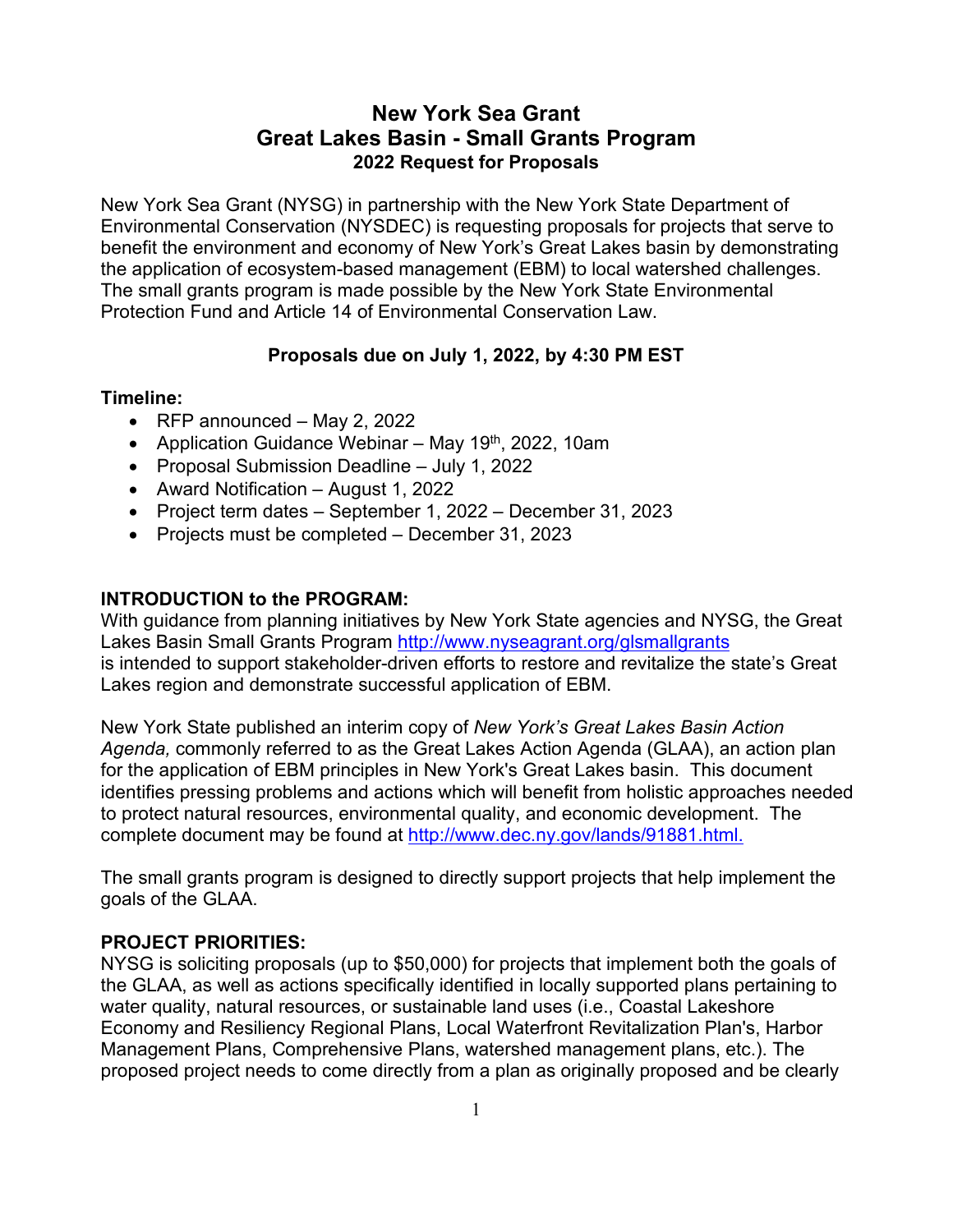identified in the proposal by plan name, and where the specific activity is identified. To be eligible, all applicants must also identify in your proposal at least one or more goals from the GLAA that your proposed activity will be focused on. As applicable, projects should prioritize the implementation of natural and nature-based activities to maximize ecosystem and public benefits, consistent with the NYS Community Risk and Resiliency Act's *[Using](https://www.dec.ny.gov/docs/administration_pdf/crranaturalmeasuresgndc.pdf)  [Natural Measures to Reduce the Risk of Flooding and Erosion](https://www.dec.ny.gov/docs/administration_pdf/crranaturalmeasuresgndc.pdf)* guidance document. Proposals should also include a focus on EBM.

Civil works, property acquisition, and infrastructure projects will not be considered for this funding.

It is anticipated that a total of \$400,000 will be awarded to 8-10 proposal requests.

### **WHO CAN APPLY:**

Proposals will be accepted from the following entities located in New York's Great Lakes Basin:

- Not-for-profit organizations,
- County and local governmental or public agencies, such as municipalities and regional planning or environmental commissions; and,
- Educational institutions, including, but not limited to, public and private K-12 schools, Colleges, and Universities.

### **DURATION OF PROJECTS:**

Projects must be completed by December 31, 2023. Expenditures made before or after the project term dates may be eligible for reimbursement. No Cost Extensions (NCE) may be allowed pending sponsor restrictions.

#### **BUDGET SIZE:**

Budget requests cannot exceed \$50,000.00.

### **COST-SHARE REQUIREMENTS:**

Match is not required.

#### **HOW AND WHEN TO SUBMIT:**

Full proposals must be submitted by **4:30 pm EST on July 1, 2022.** They must be submitted electronically through New York Sea Grant's electronic submission web site [http://www.nyseagrant.org/glsmallgrants,](http://www.nyseagrant.org/glsmallgrants) which will **not** accept proposals submitted after 4:30 pm EST.

### **PROPOSAL FORMAT:**

A standardized application cover sheet, 90-4 budget form, and Subcontractor Form are available through the website link above and **must** be used with each proposal. All proposal components should be submitted as one document.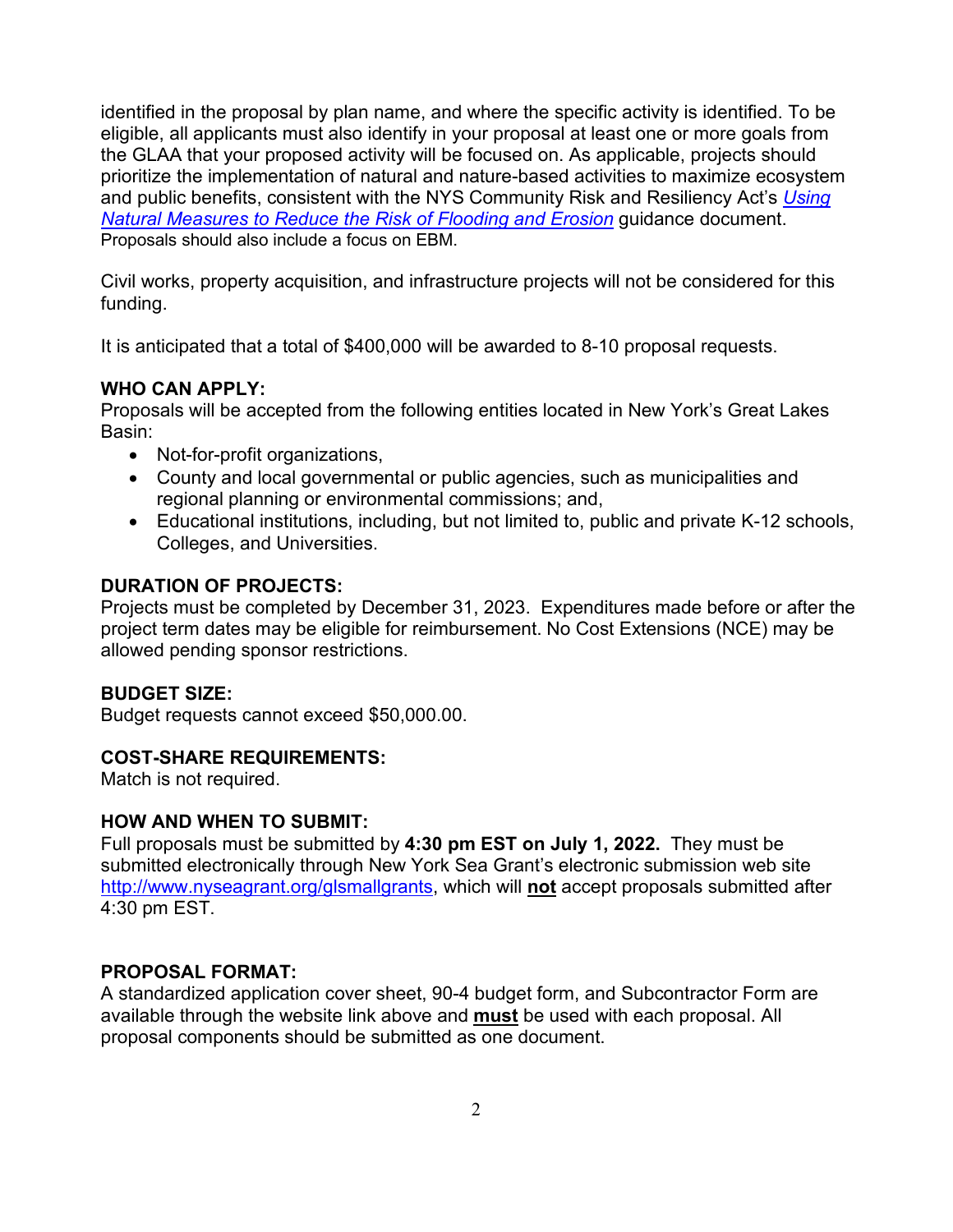### **1. Cover Sheet:**

Title; project lead and project team; contact information, including address, telephone and email; amount requested.

## **2. Project Description:**

The main body of the proposal must be succinct and be no longer than five single-spaced pages in 12-point Times New Roman font (not including the cover sheet, biographical sketch of top three personnel, required letters of support, timeline, budget justification, cost reasonableness statement, budget form, and project summary form). Provide:

- Identify the GLAA goal(s) and specific action(s) that the project addresses
- Identify the locally supported plan including the specific action identified that your proposal addresses
- Project Summary
- Goals and Methods
- Objectives, Activities, Outputs, Outcomes, and Deliverables
- Briefly describe how the project integrates or applies EBM principles (See Evaluation Criteria)
- Personnel and Collaboration
- Project Location: all projects must be located within and/or directly related to New York's Great Lakes basin

## **3. Personnel and Partners:**

List the key personnel involved in the project, identifying the project lead. Include a brief biographical sketch (2 page maximum per person) for the three top personnel. Include name, address, phone, fax, and e-mail address for each. If you are working with other partner organization(s), state the name of the organization and how the partnership will work. These pages do not count toward the 5-page project description.

## **4. Letters of Support for projects occurring on public property:**

Applicants are required to provide a letter of support from municipal governments if the proposal includes activities on public lands. These pages do not count toward the 5-page project description. General project support letters are not required and will not be considered in the evaluation process.

## **5. Timeline:**

Schedule for starting and completing the project. These pages do not count toward the 5 page project description. *Projects must be completed by December 31, 2023.* Be sure to include your tasks, project measures and deliverables in your timeline. Please limit timelines to 1 page.

## **6. Budget Justification:**

Budget justifications should reflect key project milestones, deliverables, and schedules to support invoicing. These pages do not count toward the 5-page project description. For each budget category, identify the funding amount, why, who, when and where the requested funds will be used. Budget categories include the following: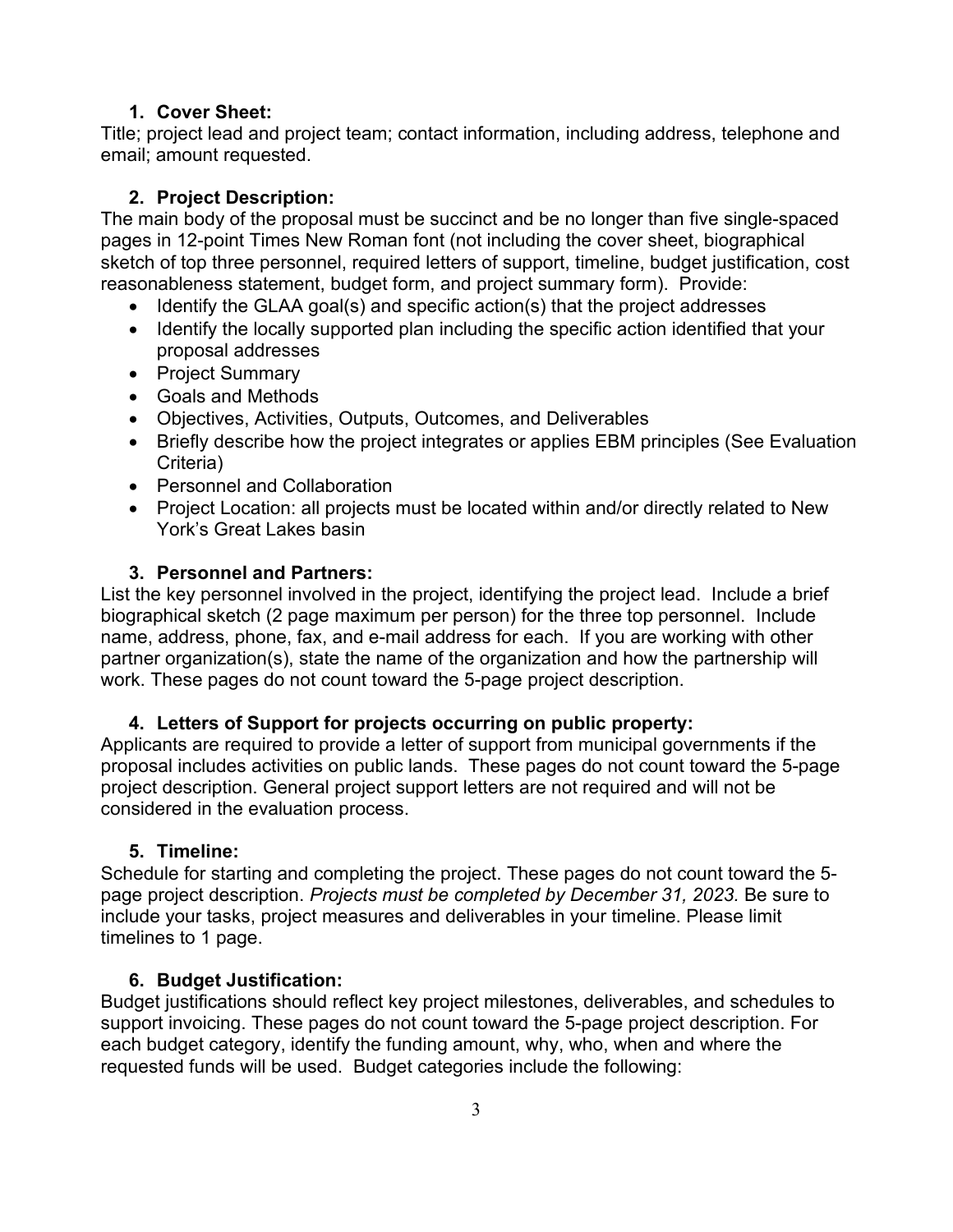- a. Labor costs: List each person separately. Provide basis for labor costs.
- b. Fringe Benefits: Provide explanation of how fringe benefits are applied and documentation for the rate or dollar amounts assessed.
- c. Permanent Equipment: Provide make, model and dollar amount. Explain whether price was determined from vendor quote, catalogue price, or past experience. Permanent equipment includes items like fish tanks, graduated cylinders, monitoring equipment, textbooks, etc.
- d. Expendable Supplies and Equipment: Provide a list of expendable supplies and equipment needed for the project.
- e. Travel/Transportation: Describe nature and purpose.
- f. Other Costs: Provide breakdown for items needed and include a justification.
- g. Indirect Costs: Indirect costs at 18% of Total Direct Costs (TDC) for entities that have a current federally negotiated indirect cost rate. Indirect costs at the de minimis rate of 10% of Modified Total Direct Costs (MTDC) for entities that do not have a current federally negotiated indirect cost rate. Provide a copy of the current federally negotiated indirect cost rate agreement.

### **7. Cost Reasonableness Statement:**

Cost reasonableness statements should identify how costs were determined and how they are appropriate and competitive (i.e., used market rates, competitive salaries, etc.). These pages do not count toward the 5-page project description. Budget justifications and cost reasonableness statements are not the same.

### **8. 90-4 Budget Form:**

Use the provided form to detail the project's budget. These pages do not count toward the 5-page project description.

## **9. Subcontractor Commitment Form:**

Please complete and submit with proposal.

## **ADDITIONAL REQUIREMENTS OF SUCCESSFUL APPLICANTS:**

- **Certificate of Liability Insurance:** Applicants will need insurance coverage. At this time, do not include proof of insurance. However, should funding be awarded you will be required to provide proof of insurance, Workman's Compensation and Disability benefits.
- **Audited statements:** Please be aware that if you are successful, in order to process the award, we will require an A133 recent audit or recent audited financial statements.
- **Permits/QAPP:** For all projects requiring permits or a QAPP, all necessary permits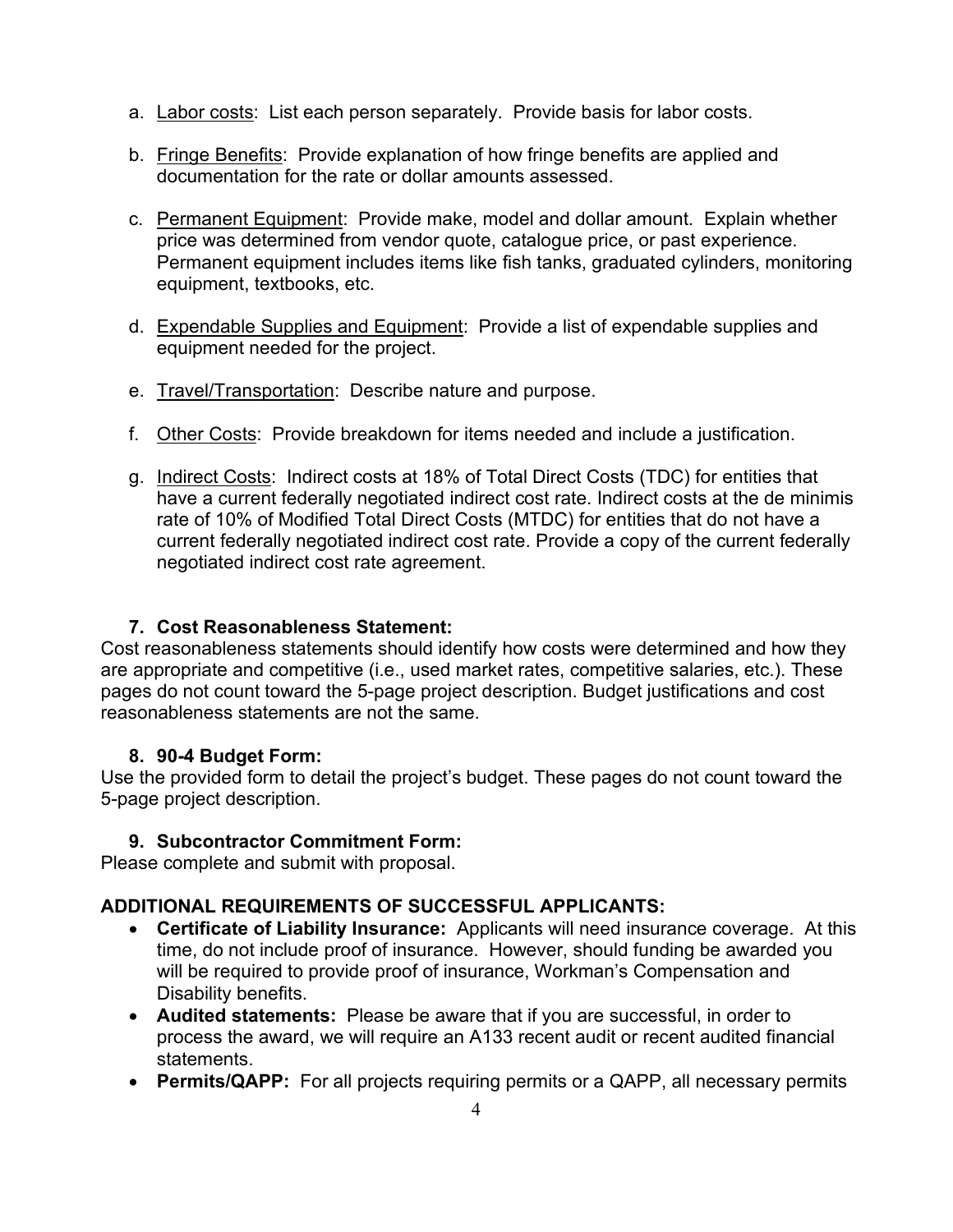must be obtained prior to receiving the award. For specific QAPP requirements see the QAPP section at the end of the RFP.

- **Documentation of Ownership and Public Interest in Property:** Prior to receiving the award, successful applicants must be able to document adequate ownership rights in and to the subject property, and that the ownership or use of the subject property is of a public nature.
- **Municipal Endorsement:** Prior to receiving the award, successful applicants must provide a municipal endorsement and authorization to conduct the proposed project on municipal property.

# **EVALUATION OF PROPOSALS:**

All proposals that are complete and meet the deadline will be evaluated by a technical review team consisting of, at a minimum, members of New York Sea Grant, NYSDEC, and other State agencies.

The Team will evaluate complete proposals based on the following criteria:

- Proposal must clearly identify and link to one or more of the actions and associated milestones listed under a GLAA Goal, as well as the specific locally supported plan they are drawn from;
- Degree to which the project integrates EBM principles and describes how they will be applied, including how this project will consider and achieve a balance of ecological, economic, and social/community values or benefits as well as how the proposed project utilizes sound scientific information and/or data to achieve a balanced solution, while:
	- $\circ$  Focusing on a particular place with natural boundaries (i.e., subwatershed);
	- o Supporting sustainable activities in and uses of the ecosystem;
	- o Prioritizing the health and integrity of the whole ecosystem over the needs of a single activity, species or interest;
	- o Considering interactions within and/or among ecosystems;
	- o Integrating ecological, social, economic and institutional perspectives and concerns;
	- o Including the participation of stakeholders;
	- o Promoting coordination and/or collaboration among various stakeholders and management entities;
	- o Using and/or generating scientific information to inform decision-making; and
	- o Implementing adaptive management.
- Appropriateness of the project's defined measurable outcomes or deliverables in regard to the project goals and whether they can be completed and invoiced within 16 months of contract approval.
- Prior experience of the project team
- Appropriateness of budget
- Project must be located within and/or directly related to New York's Great Lakes basin
- Inclusion of an outreach component to support broad scale communication and/or application of project results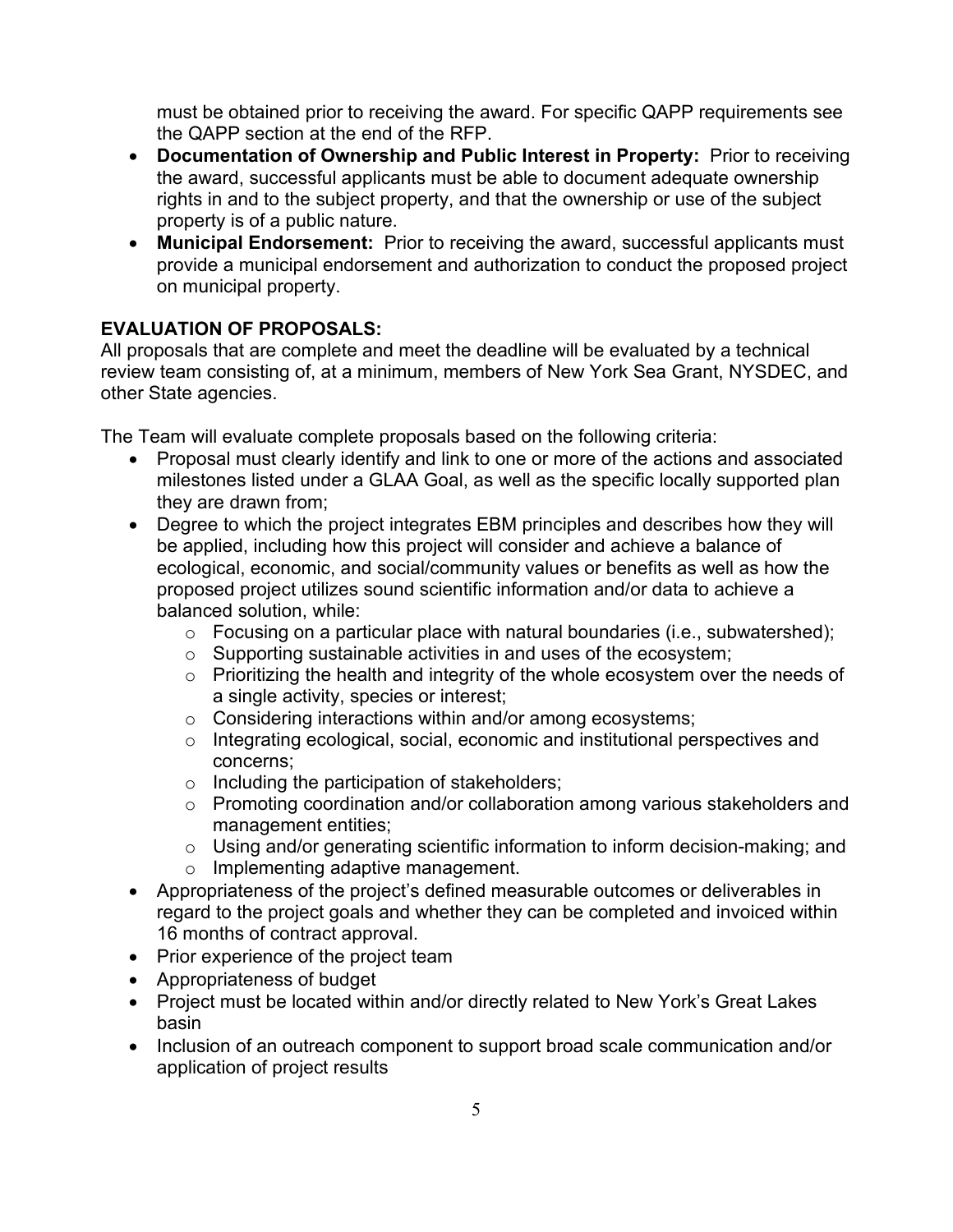- Degree to which the project will present opportunities to maximize implementation of the GLAA
- Degree to which the project builds local and/or organizational capacity for future related projects
- Projects demonstrating benefits to an Environmental Justice community, or other disadvantaged or underserved area are encouraged. Applicants may reference resources included on [NYSG's Environmental Justice Mapping Tools guidance](https://seagrant.sunysb.edu/images/uploads/pdfs/EnvironmentalJustice-MappingToolsGuide.pdf)  [sheet.](https://seagrant.sunysb.edu/images/uploads/pdfs/EnvironmentalJustice-MappingToolsGuide.pdf)

### **FUNDING GUIDELINES:**

Applicants selected for an award will receive s subaward from Cornell University under Prime Award #CM04068 Project MOU OSP91507. The subaward must be fully executed before invoicing can commence. Funds are available for specific costs associated with project implementation and for general overhead expenses as outlined in section 7. The selected projects will require invoicing for reimbursement, including a copy of all receipts. If you are selected for funding, in addition to electronic copies of any products produced, you will be required to send progress status reports and invoices at the end of each calendar quarter, and a final report along with an evaluation of your project, electronically, to the New York Sea Grant office.

**Webinars:** A webinar will be held to present information on the proposal process on May 19th, 2022, at 10am. Please register through at: [http://www.nyseagrant.org/glsmallgrants.](http://www.nyseagrant.org/glsmallgrants)

If you have questions or difficulties registering, please email David White at [dgw9@cornell.edu,](mailto:dgw9@cornell.edu) or call (315) 312-3042.

#### **For more information, contact:**

David White, New York Sea Grant, (315) 312-3042, [dgw9@cornell.edu.](mailto:dgw9@cornell.edu)

### **QAPP Requirements:**

**Quality Assurance:** Quality assurance applies to all programs/projects that involve the collection, generation or use of environmental data associated with the mapping, modeling, monitoring, and assessment of water quality data intended for use by the New York State Department of Environmental Conservation (DEC) for its regulatory purposes. This includes the design or use of water quality focused environmental technology. Guidance and resources for DEC's quality assurance can be found on [DEC's quality assurance webpage.](https://gcc02.safelinks.protection.outlook.com/?url=https%3A%2F%2Fwww.dec.ny.gov%2Fchemical%2F23850.html&data=04%7C01%7Cshannon.dougherty%40dec.ny.gov%7Cf2139614382c4250f46b08da10b943cc%7Cf46cb8ea79004d108ceb80e8c1c81ee7%7C0%7C0%7C637840685132819480%7CUnknown%7CTWFpbGZsb3d8eyJWIjoiMC4wLjAwMDAiLCJQIjoiV2luMzIiLCJBTiI6Ik1haWwiLCJXVCI6Mn0%3D%7C3000&sdata=hlDM1gXwW3ZpYz1u1fjPHIpWF3nw6T1x000OQG7GzTY%3D&reserved=0) Activities associated with these types of programs/projects, conducted in the field or laboratory, shall be:

> **1.** Performed in accordance with an effective quality system for planning and assessing environmental measurements and tests, and for conducting required quality assurance and quality control procedures to promote and maintain the accuracy and reliability of environmental measurements and test